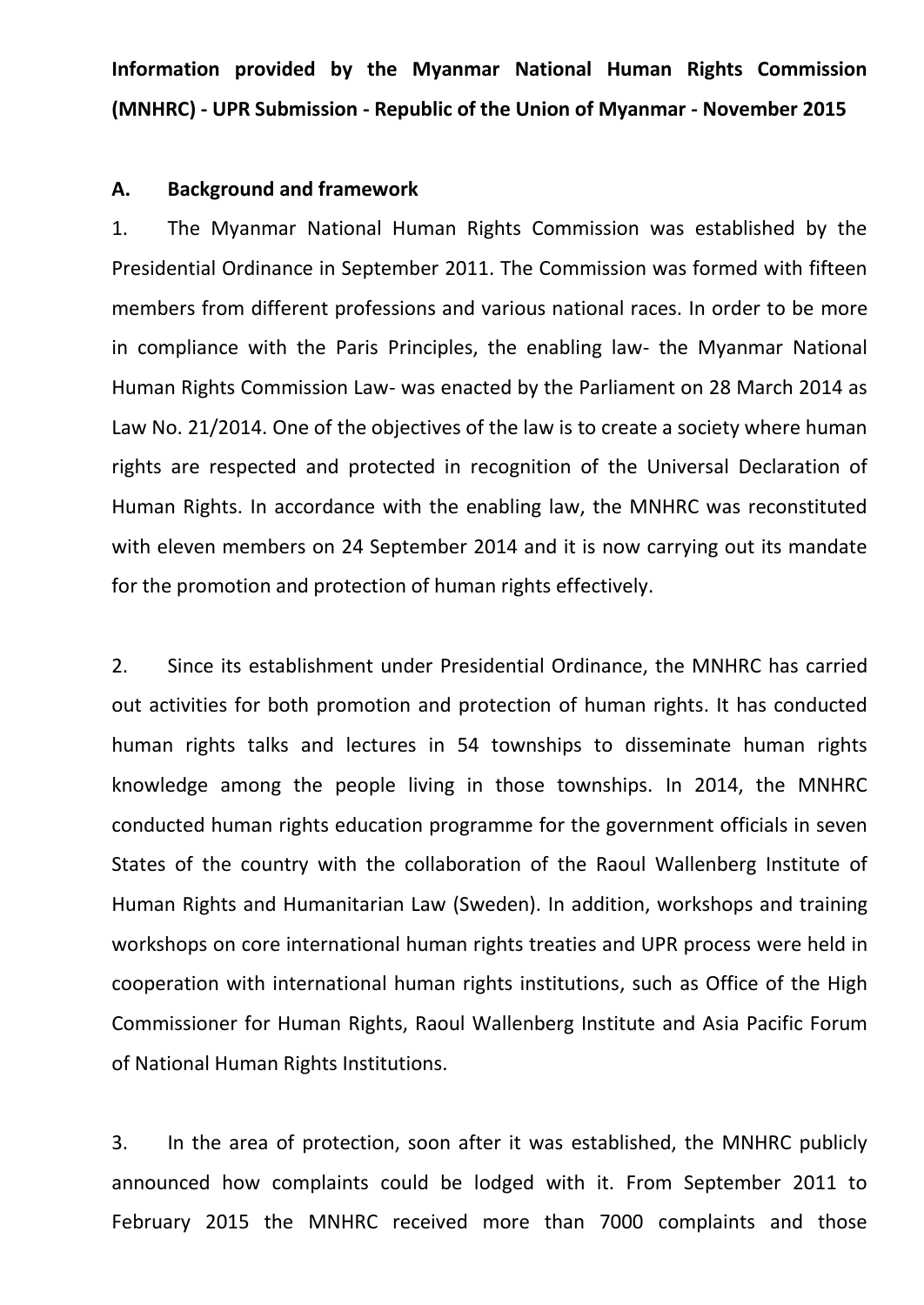complaints were given careful consideration. When necessary, investigation teams were formed and special investigations conducted on the cases. Findings and recommendations were submitted to the President and made known to the public through issuance of statements. It also visited prisons and areas affected by conflict to look into the human rights and humanitarian situations and made public statements to inform the public of its findings.

## **B. Cooperation with human rights mechanism**

4. Referring to the Recommendations 104.22 to 104.28 on engagement with international human rights mechanism, it is noted that the Government is cooperating its best with international human rights mechanism not only in special procedures but also in treaty bodies. The MNHRC recommends the Government to continue its cooperation with them.

## **C. Implementation of international human rights obligations**

5. Referring to the Recommendations 106.23 to 106.30 on establishment of national human rights institution, the Myanmar National Human Rights Commission has been established in compliance with Paris Principles. The MNHRC commends the Government's initiative to establish the NHRI in implementing the recommendations made at the first cycle of UPR.

6. Referring to the Recommendations 104.1 to 104.4 and 104.6 to 104.7 on the ratification or accession to the core international human rights treaties, the MNHRC welcomes that the Government has acceded to the Convention on the Rights of Persons with Disabilities and the Optional Protocol to the Convention on the Rights of the Child on the sale of children, child prostitution and child pornography. The MNHRC has recommended the Government to accede to the International Covenant on Economic, Social and Cultural Rights (ICESCR) and is looking forward that the Government will do so accordingly. In addition, the MNHRC recommends the

 $\overline{\mathcal{L}}$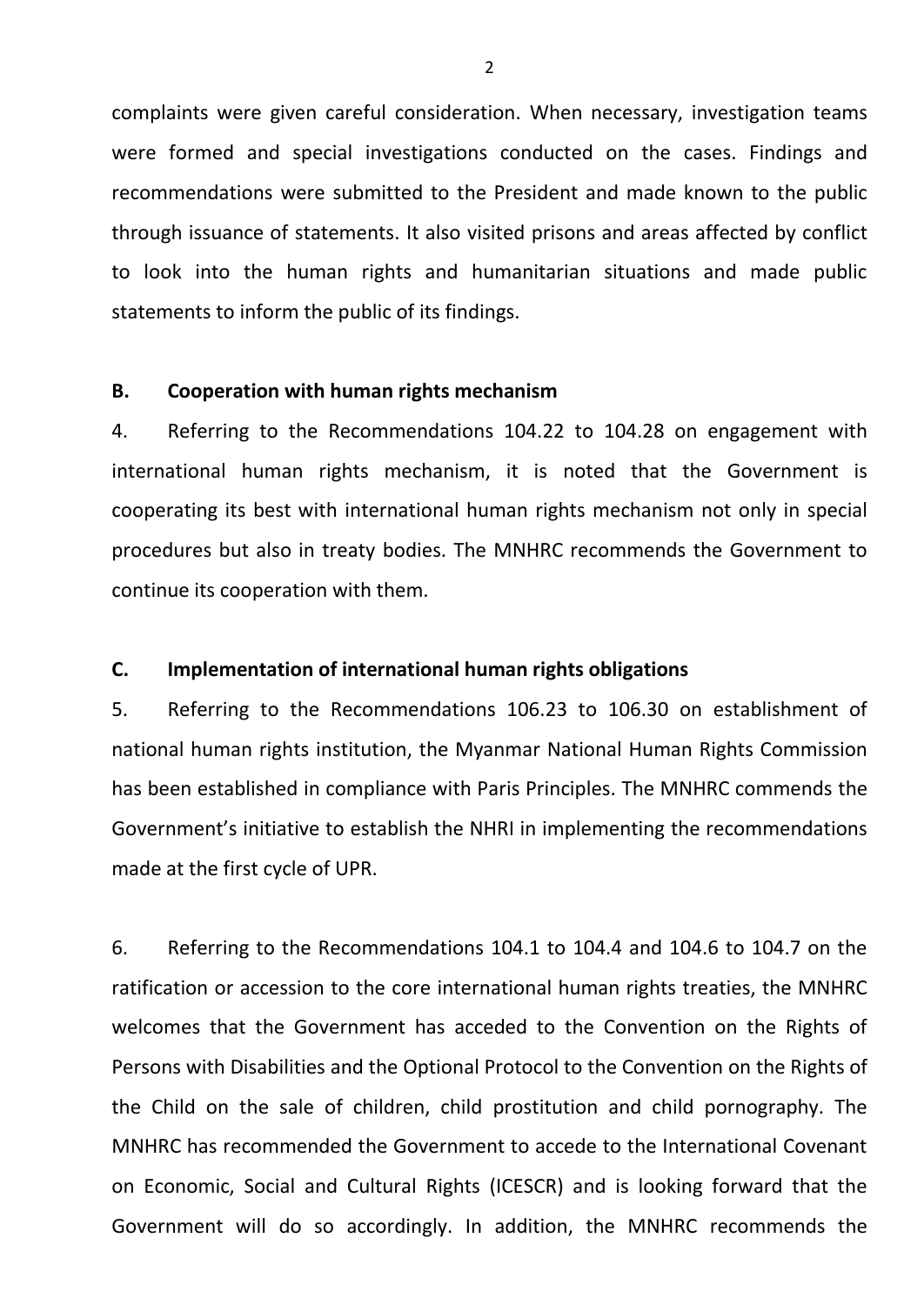Government to consider acceding to the remaining core international human rights treaties as recommended during the first cycle of UPR.

7. Referring to the Recommendations 104.34, 104.35 and 105.9 on the prevention of using child soldiers, the MNHRC welcomes the signing of the Plan of Action for Prevention against Recruitment of the Under-aged Children for Military Service between the Government of Myanmar and the United Nations in June 2012. It is also noted that the Government is carrying out the plan of action. In this regards, the MNHRC recommends the Government to consider the possible accession to the Optional Protocol to the Convention on the Rights of the Child on the involvement of children in armed conflict.

8. Referring to the Recommendation 105.1 on the political process and free and democratic elections, it is noted that Myanmar has made wide-ranging reforms in transition to democracy. The MNHRC urges the Government not to relent in its efforts and to continue its democratization process taking into due consideration human rights principles contained in the Constitution of the Republic of the Union of Myanmar, Universal Declaration of Human Rights and international human rights instruments applicable to Myanmar. It is also noted that the Election Commission is preparing for ensuring free, fair and transparent elections to be held in November 2015. The MNHRC urges the Election Commission to fulfill its commitment in holding free, fair and transparent elections. The MNHRC also recommends it to consider inviting the local and international observers to monitor the elections and to hold the elections in collaboration with international bodies including the relevant United Nations agencies.

9. Referring to the Recommendation 104.50 on the development activities in Northern Rakhine State, it is noted that the Central Committee for Implementation of Stability and Development in Rakhine State was established in March 2013, headed